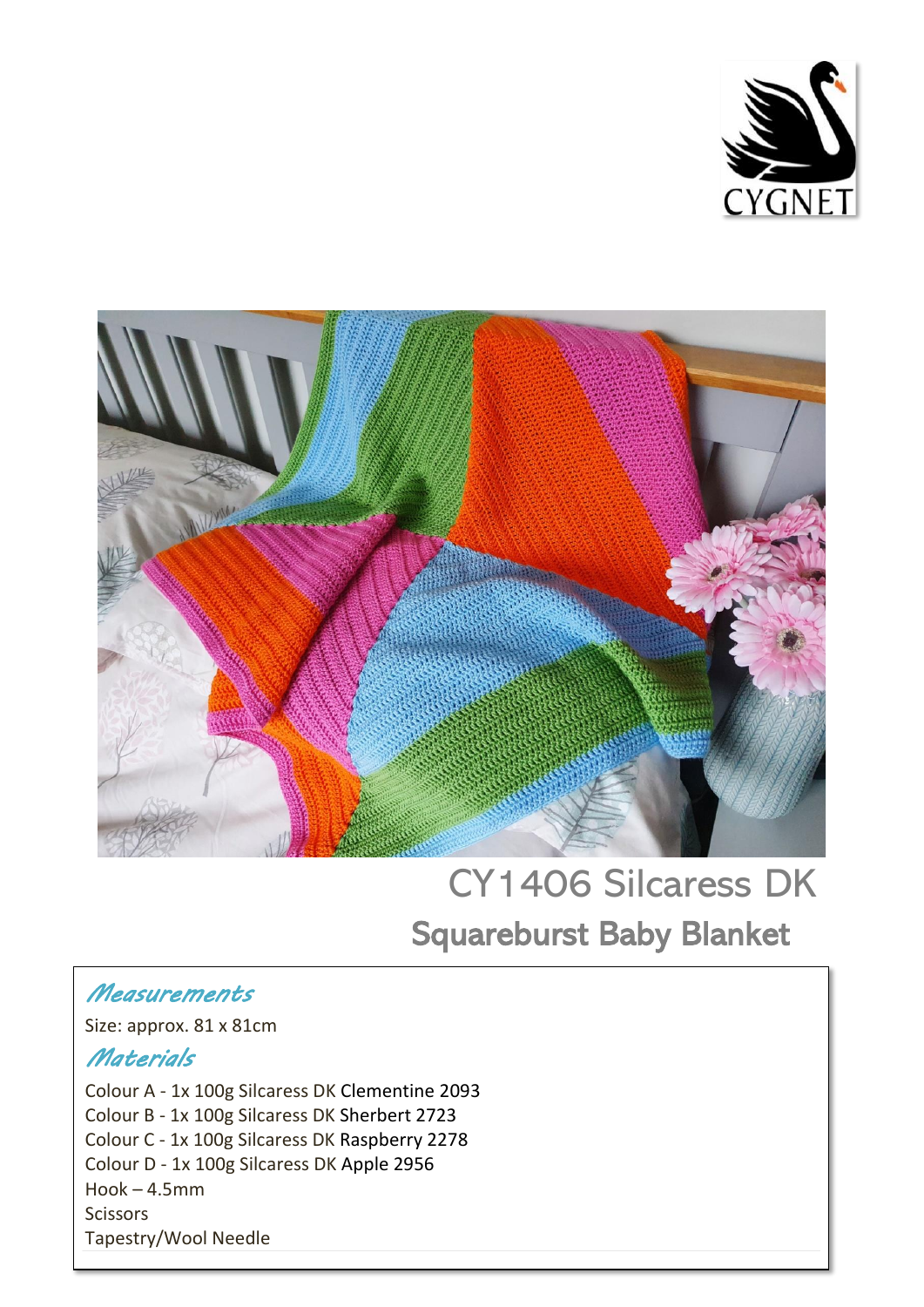# *Notes*

- Patterns written in UK Terms.
- The blanket is worked in the round and you turn after each round.
- Each round uses all 4 colours attached throughout.
- Each colour change is made in the corners, please see pictures below for help with the colour changes
- Ch1 at the beginning of each row DOES NOT count as a stitch
- ALWAYS pull your ends tight just before each colour change (the colour yarn that is NOT on your hook)



# *Abbreviations*

MR – Magic Ring CH – Chain SS – Slip Stitch SP - Space STS – Number of stiches DC – Double Crochet TR – Treble Crochet

# *Tension*

18 stitches x 5 rows (4 inch square)

*Pattern*

To Start Colour **A** – Start with a MR

**Round 1 (All stitches worked in the magic ring)** Colour **A** Ch1, 3tr, ch1 Change to - Colour **B**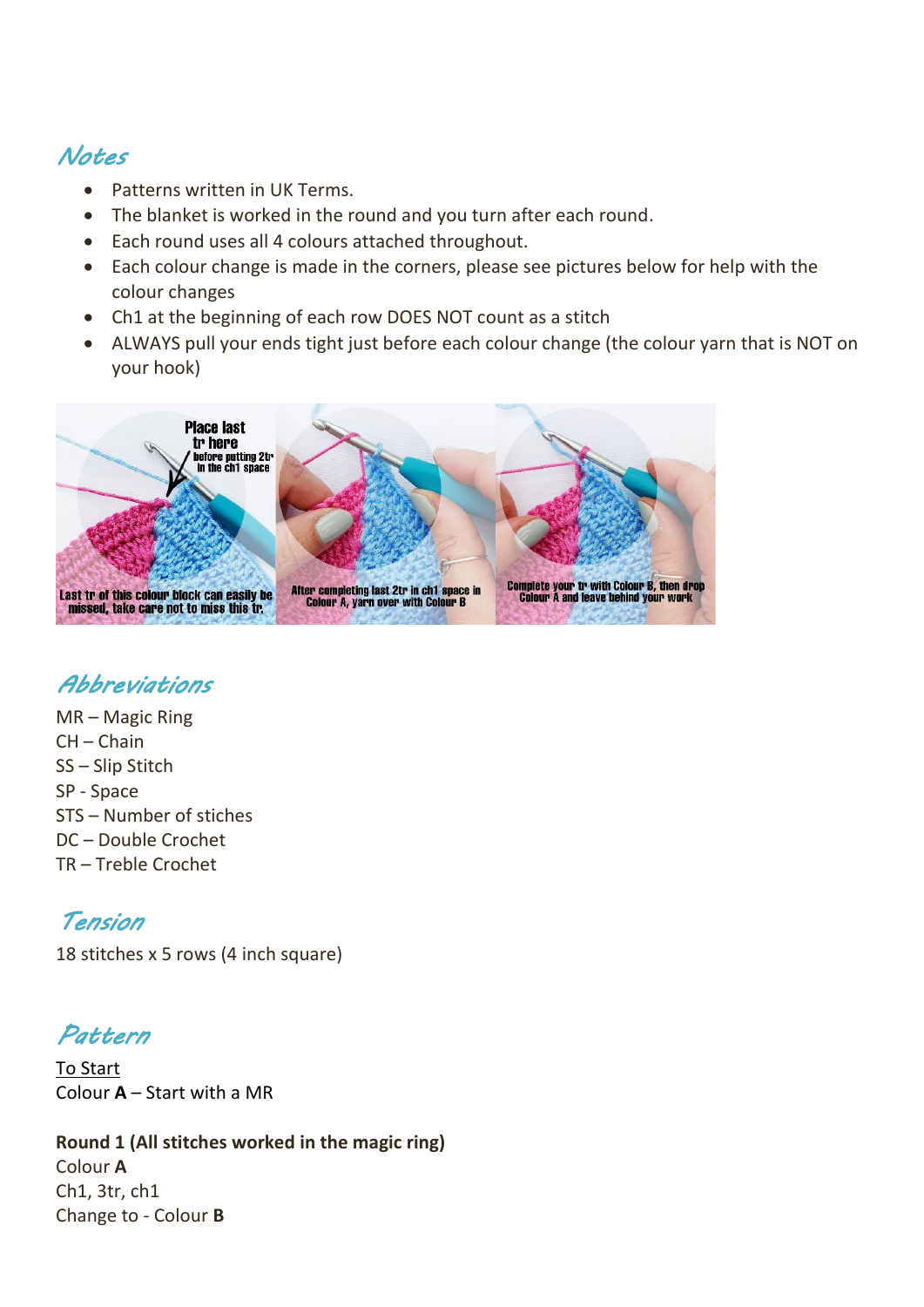**\***3tr, ch1\*\* Change to - Colour **C** Repeat from \* to \*\* Change to - Colour **D** Repeat from \* to \*\*, ss to first tr of the round, turn (12)

## **Round 2**

Colour **D** Ss into first ch1 sp, ch1, 2tr in same ch1 sp, 1tr in each tr to the next ch1 sp, 2tr in next ch1 sp, ch1 Change to - Colour **C** \*2tr in same ch1 sp, 1tr in each tr to the next ch1 sp, 2tr in the ch1 sp, ch1\*\* Change to - Colour **B** Repeat from \* to \*\* Change to - Colour **A** Repeat from \* to \*\*, ss to first tr of the round, turn (28)

## **Round 3**

Colour **A** Ss into first ch1 sp, ch1, 2tr in same ch1 sp, 1tr in each tr to the next ch1 sp, 2tr in next ch1 sp, ch1 Change to - Colour **B** \*2tr in same ch1 sp, 1tr in each tr to the next ch1 sp, 2tr in the ch1 sp, ch1\*\* Change to - Colour **C** Repeat from \* to \*\* Change to - Colour **D** Repeat from \* to \*\*, ss to first tr of the round, turn (44)

## **Rounds 4 – 25**

Repeat rounds 2 & 3 Each round should increase by 4 stitches in each corner and 16 stitches in total. Round 25 you should have a stitch count of 396 stitches round and 99 stitches for each colour. Now cut all colours as we are now changing the colour sequence (leave a long tail for sewing in). **Round 26** Colour **B** Join yarn in the ch1 sp (in the corner you have just worked in from the last round), ch1, 2tr in same ch1 sp, 1tr in each tr to the next ch1 sp, 2tr in next ch1 sp, ch1 Change to - Colour **A** \*2tr in same ch1 sp, 1tr in each tr to the next ch1 sp, 2tr in the ch1 sp, ch1\*\* Change to - Colour **D** Repeat from \* to \*\* Change to - Colour **C** Repeat from \* to \*\*, ss to first tr of the round, turn (412)

## **Round 27**

Colour **C** Ss into first ch1 sp, ch1, 2tr in same ch1 sp, 1tr in each tr to the next ch1 sp, 2tr in next ch1 sp, ch1 Change to - Colour **D** \*2tr in same ch1 sp, 1tr in each tr to the next ch1 sp, 2tr in the ch1 sp, ch1\*\* Change to - Colour **A**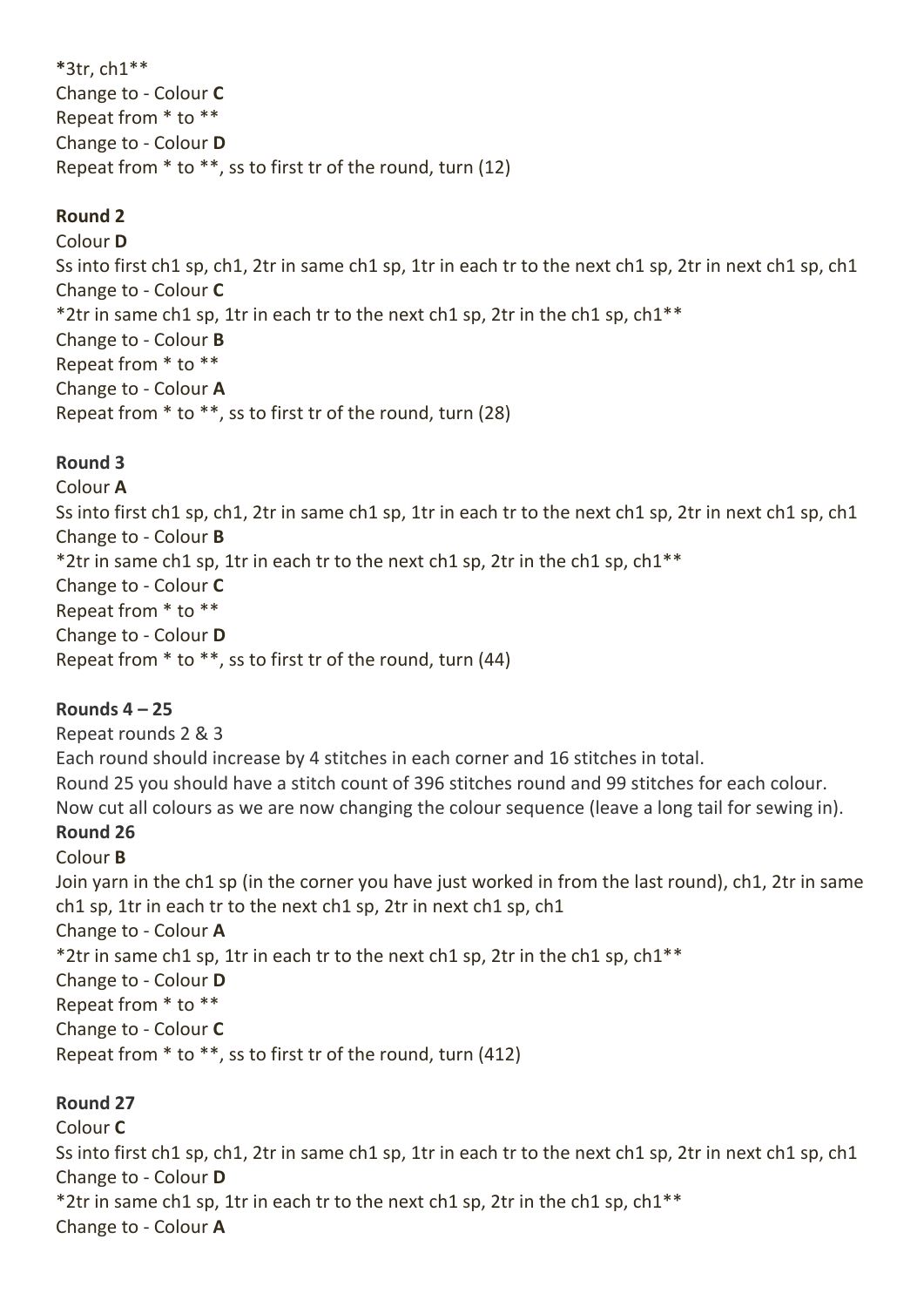Repeat from \* to \*\* Change to - Colour **B** Repeat from \* to \*\*, ss to first tr of the round, turn (428)

### **Round 28**

Colour **B** Ss into first ch1 sp, ch1, 2tr in same ch1 sp, 1tr in each tr to the next ch1 sp, 2tr in next ch1 sp, ch1 Change to - Colour **A** \*2tr in same ch1 sp, 1tr in each tr to the next ch1 sp, 2tr in the ch1 sp, ch1\*\* Change to - Colour **D** Repeat from \* to \*\* Change to - Colour **C** Repeat from \* to \*\*, ss to first tr of the round, turn (444)

#### **Rounds 29 – 35**

Repeat rounds 27 & 28 Round 35 you should have a stitch count of 556 stitches round and 139 stitches for each colour. Now cut all colours as we are now changing the colour sequence for the last time (leave a long tail for sewing in).

### **Round 36**

Colour **D** Join yarn in the ch1 sp (in the corner you have just worked in from the last round), ch1, 2tr in same ch1 sp, 1tr in each tr to the next ch1 sp, 2tr in next ch1 sp, ch1 Change to - Colour **C** \*2tr in same ch1 sp, 1tr in each tr to the next ch1 sp, 2tr in the ch1 sp, ch1\*\* Change to - Colour **B** Repeat from \* to \*\* Change to - Colour **A** Repeat from \* to \*\*, ss to first tr of the round, turn (572)

## **Round 37**

Colour **A** Ss into first ch1 sp, ch1, 2tr in same ch1 sp, 1tr in each tr to the next ch1 sp, 2tr in next ch1 sp, ch1 Change to - Colour **B** \*2tr in same ch1 sp, 1tr in each tr to the next ch1 sp, 2tr in the ch1 sp, ch1\*\* Change to - Colour **C** Repeat from \* to \*\* Change to - Colour **D** Repeat from \* to \*\*, ss to first tr of the round, turn (588)

## **Round 38 last round**

Colour **D**

Join yarn in the ch1 sp (in the corner you have just worked in from the last round), ch1, 2dc in same ch1 sp, 1dc in each tr to the next ch1 sp, 2dc in next ch1 sp